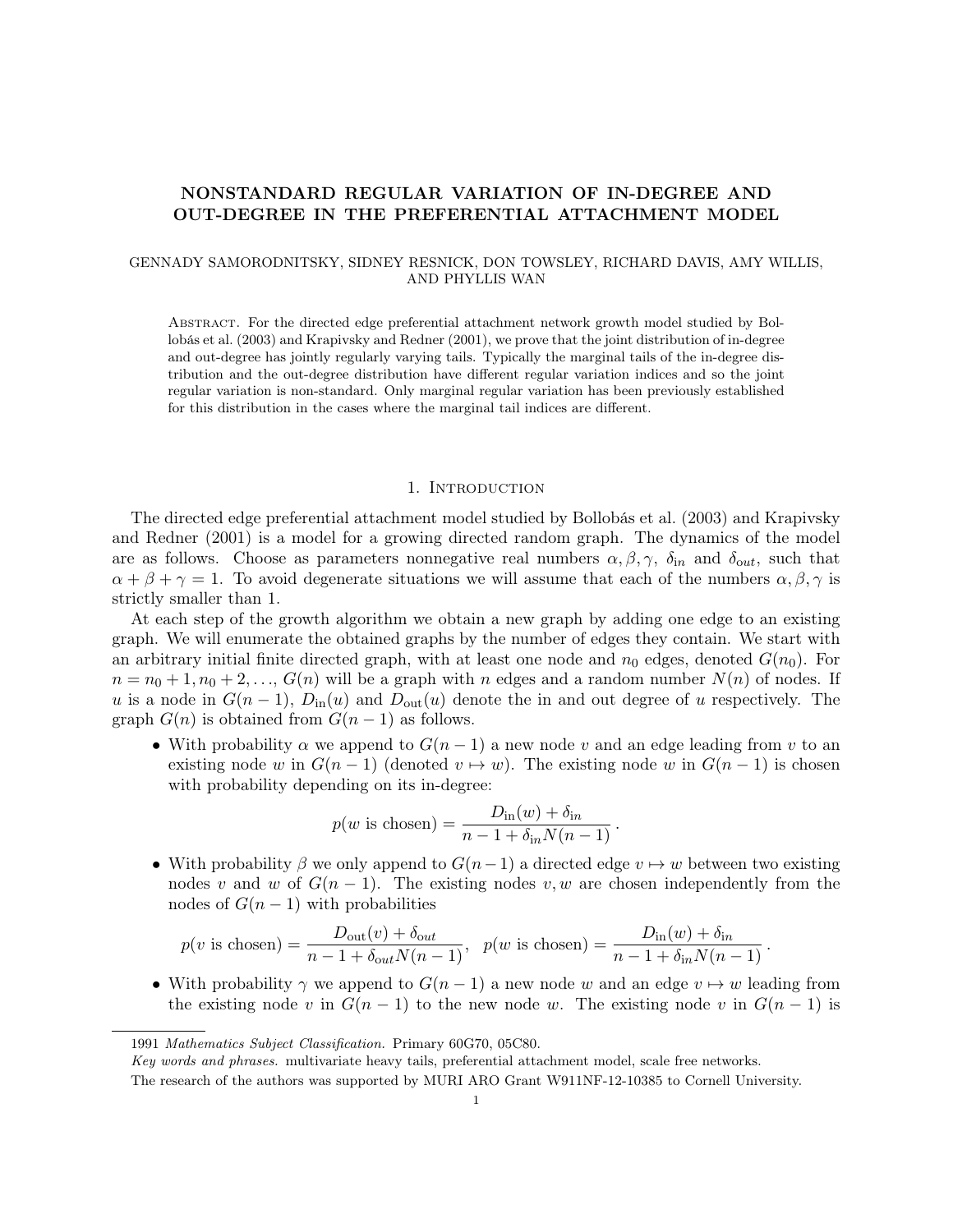chosen with probability

$$
p(v \text{ is chosen}) = \frac{D_{\text{out}}(v) + \delta_{\text{out}}}{n - 1 + \delta_{\text{out}} N(n - 1)}.
$$

If either  $\delta_{in} = 0$ , or  $\delta_{out} = 0$ , we must have  $n_0 > 1$  for the initial steps of the algorithm to make sense.

For  $i, j = 0, 1, 2, \ldots$  and  $n \geq n_0$ , let  $N_{ij}(n)$  be the (random) number of nodes in  $G(n)$  with in-degree i and out-degree j. Theorem 3.2 in Bollobás et al.  $(2003)$  shows that there are nonrandom constants  $(f_{ij})$  such that

(1.1) 
$$
\lim_{n \to \infty} \frac{N_{ij}(n)}{n} = f_{ij} \text{ a.s. for } i, j = 0, 1, 2, ...
$$

Clearly,  $f_{00} = 0$ . Since we obviously have

$$
\lim_{n \to \infty} \frac{N(n)}{n} = 1 - \beta \text{ a.s.},
$$

we see that the empirical joint in- and out-degree distribution in the sequence  $(G(n))$  of growing random graphs has as a nonrandom limit the probability distribution

(1.2) 
$$
\lim_{n \to \infty} \frac{N_{ij}(n)}{N(n)} = \frac{f_{ij}}{1 - \beta} =: p_{ij} \text{ a.s. for } i, j = 0, 1, 2, ...
$$

In Bollobás et al. (2003) it was shown that the limiting degree distribution  $(p_{ij})$  has, marginally, regularly varying (in fact, power-like) tails. Specifically, Theorem 3.1 ibid. shows that for some finite positive constants  $C_{in}$  and  $C_{out}$  we have

(1.3) 
$$
p_i(\text{in}) := \sum_{j=0}^{\infty} p_{ij} \sim C_{\text{in}} i^{-\alpha_{\text{in}}} \text{ as } i \to \infty, \text{ as long as } \alpha \delta_{\text{in}} + \gamma > 0,
$$

$$
p_j(\text{out}) := \sum_{i=0}^{\infty} p_{ij} \sim C_{\text{out}} j^{-\alpha_{\text{out}}} \text{ as } j \to \infty, \text{ as long as } \gamma \delta_{\text{out}} + \alpha > 0.
$$

Here

(1.4) 
$$
\alpha_{\text{in}} = 1 + \frac{1 + \delta_{\text{in}}(\alpha + \gamma)}{\alpha + \beta}, \quad \alpha_{\text{out}} = 1 + \frac{1 + \delta_{\text{out}}(\alpha + \gamma)}{\gamma + \beta}.
$$

We will prove that the limiting degree distribution  $(p_{ij})$  in (1.2) has jointly regularly varying tails and obtain the corresponding tail measure.

This paper is organized as follows. We start with a summary of multivariate regular variation in Section 2. In Section 3 we show that the joint generating function of in-degree and out-degree satisfies a partial differential equation. We solve the differential equation and obtain an expression for the generating function. In Section 4 we represent the distribution corresponding to the generating function as a mixture of negative binomial random variables where the mixing distribution is Pareto. This allows direct computation of the tail measure of the non-standard regular variation of in- and out-degree without using transform methods. The tail measure is absolutely continuous with respect to two dimensional Lebesgue measure, and we exhibit its density. We also present in Section 4.1 graphical evidence of the variety of dependence structures possible for the tail measure based on explicit formulae, simulation and iteration of the defining difference equation for limiting frequencies.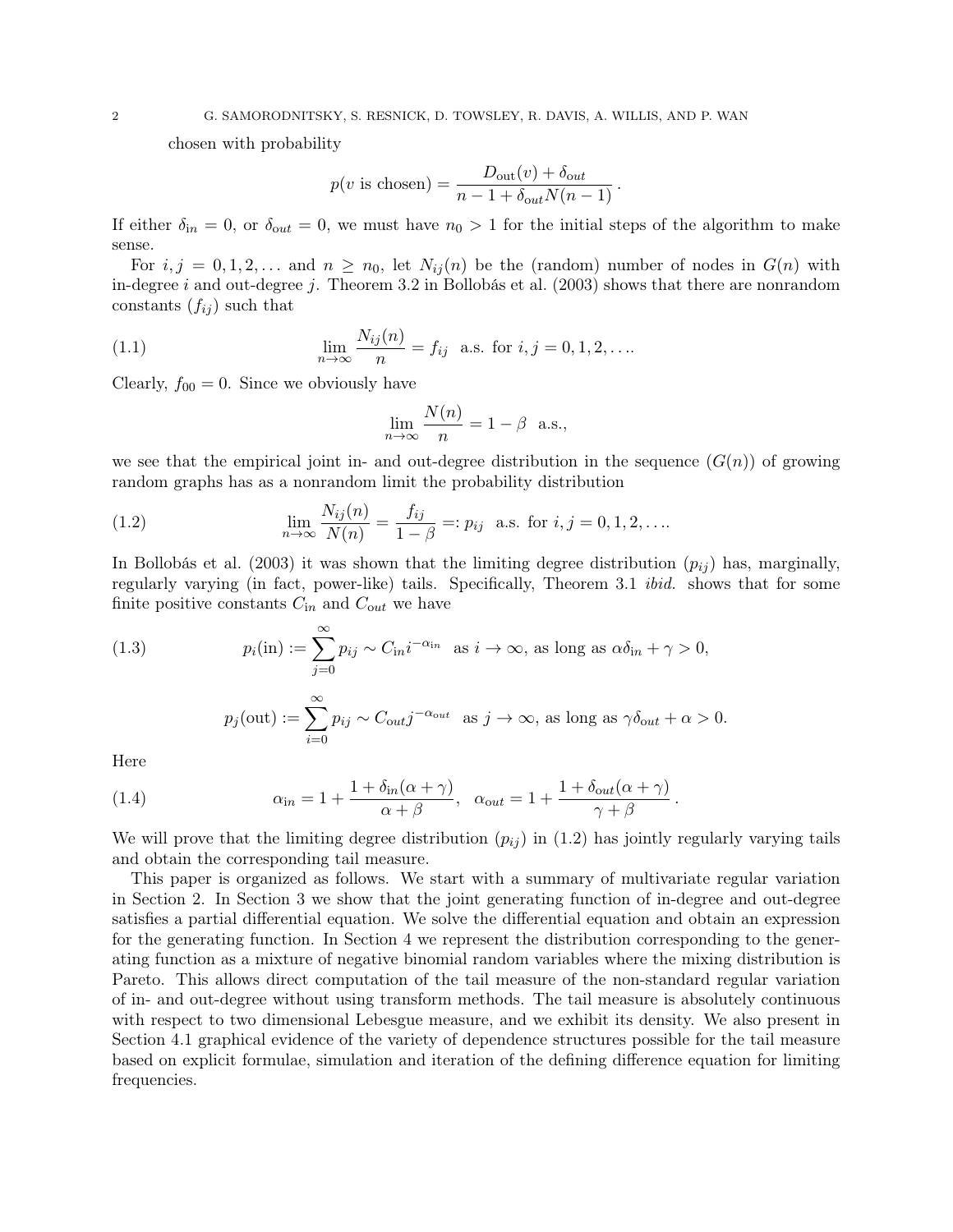Using the joint generating function of  $\{p_{ij}\}\$ , an alternate route for studing heavy tail behavior of in- and out-degree is to use transform methods and Tauberian theory. The multivariate Tauberian theory has been developed and we will report this elsewhere.

## 2. Multivariate regular variation

We briefly review the basic concepts of multivariate regular variation (Resnick, 2007) which forms the mathematical framework for multivariate heavy tails. We restrict attention to two dimensions since this is the context for the rest of the paper.

A random vector  $(X, Y) > 0$  has a distribution that is non-standard regularly varying if there exist scaling functions  $a(h) \uparrow \infty$  and  $b(h) \uparrow \infty$  and a non-zero limit measure  $\nu(\cdot)$  called the limit or tail measure such that as  $h \to \infty$ ,

(2.1) 
$$
hP\big[\big(X/a(h), Y/b(h)\big) \in \cdot \big] \stackrel{v}{\to} \nu(\cdot)
$$

where " $\rightarrow$ " denotes vague convergence of measures in  $M_{+}([0,\infty]^2 \setminus \{0\}) = M_{+}(\mathbb{E})$ , the space of Radon measures on E. The scaling functions will be regularly varying and we assume their indices are positive and therefore, without loss of generality, we may suppose  $a(h)$  and  $b(h)$  are continuous and strictly increasing. The phrasing in (2.1) implies the marginal distributions have regularly varying tails.

In case  $a(h) = b(h)$ ,  $(X, Y)$  has a distribution with *standard* regularly varying tails (Resnick, 2007, Section 6.5.6). Given a vector with a distribution which is non-standard regularly varying, there are at least two methods (Resnick, 2007, Section 9.2.3) for standardizing the vector so that the transformed vector has standard regular variation. The simplest is the power method which is justified when the scaling functions are power functions:

$$
a(h) = h^{\gamma_1}, \quad b(h) = h^{\gamma_2}, \quad \gamma_i > 0, \ i = 1, 2.
$$

For instance with  $c = \gamma_2/\gamma_1$ ,

(2.2) 
$$
hP\left[\left(X^{c}/h^{\gamma_2}, Y/h^{\gamma_2}\right) \in \cdot \right] \stackrel{v}{\to} \tilde{\nu}(\cdot),
$$

where if  $T(x, y) = (x^c, y)$ , then  $\tilde{\nu} = \nu \circ T^{-1}$ . Since the two scaling functions in (2.2) are the same, the regular variation is now standard. The measure  $\tilde{\nu}$  will have a scaling property and for an appropriate change of coordinate system, the correspondingly transformed  $\tilde{\nu}$  can be factored into a product; for example the polar coordinate transform is one such coordinate system change which factors  $\tilde{\nu}$  into a product of a Pareto measure and an angular measure and this is one way to describe the asymptotic dependence structure of the standardized  $(X, Y)$  (Resnick, 2007, Section 6.1.4). Another suitable transformation is given in Section 4 based on ratios.

### 3. The joint generating function of in-degree and out-degree

Define the joint generating function of the limit distribution  $\{p_{ij}\}\$  of in-degree and out-degree in (1.2) by

(3.1) 
$$
\varphi(x,y) = \sum_{i=0}^{\infty} \sum_{j=0}^{\infty} x^i y^j p_{ij}, \ 0 \le x, y \le 1.
$$

The following lemma shows that the generating function satisfies a partial differential equation.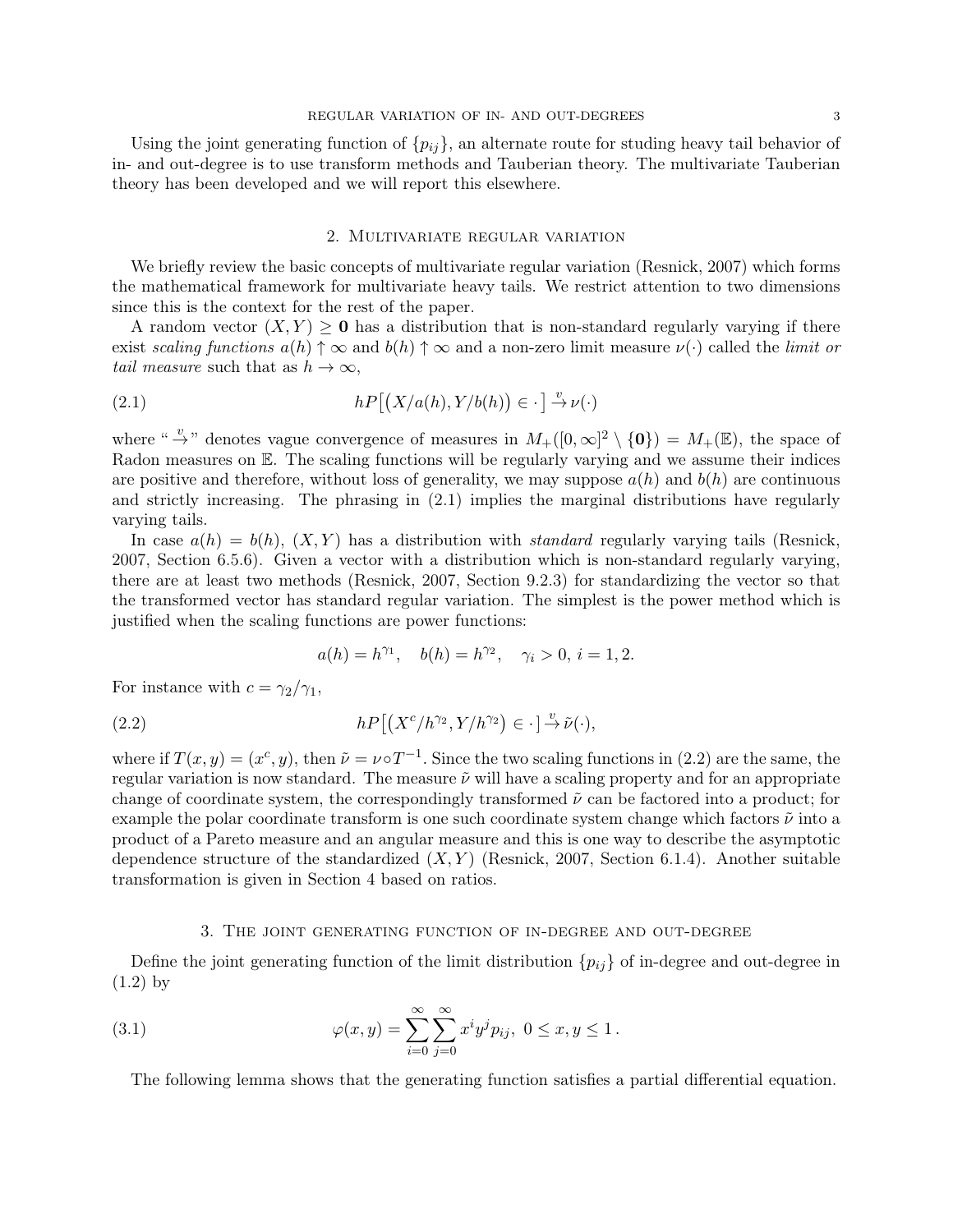## 4 G. SAMORODNITSKY, S. RESNICK, D. TOWSLEY, R. DAVIS, A. WILLIS, AND P. WAN

**Lemma 3.1.** The function  $\varphi$  is continuous on the square  $[0,1]^2$  and is infinitely continuously differentiable in the interior of the square. In this interior it satisfies the equation

(3.2) 
$$
\left[c_1 \delta_{in} (1-x) + c_2 \delta_{out} (1-y) + 1\right] \varphi + c_1 x (1-x) \frac{\partial \varphi}{\partial x} + c_2 y (1-y) \frac{\partial \varphi}{\partial y}
$$

$$
= \frac{\alpha}{\alpha + \gamma} y + \frac{\gamma}{\alpha + \gamma} x,
$$

where

(3.3) 
$$
c_1 = \frac{\alpha + \beta}{1 + \delta_{in}(\alpha + \gamma)}, \quad c_2 = \frac{\beta + \gamma}{1 + \delta_{out}(\alpha + \gamma)}.
$$

Proof. Only the form of the partial differential equation in (3.2) requires justification. The following recursive relation connecting the limiting probabilities  $(p_{ij})$  was established in Bollobás et al. (2003),

(3.4) 
$$
p_{ij} = c_1(i - 1 + \delta_{in})p_{i-1,j} - c_1(i + \delta_{in})p_{ij} + c_2(j - 1 + \delta_{out})p_{i,j-1} - c_2(j + \delta_{out}) + \frac{\alpha}{\alpha + \gamma}\mathbf{1}(i = 0, j = 1) + \frac{\gamma}{\alpha + \gamma}\mathbf{1}(i = 1, j = 0)
$$

for  $i, j = 0, 1, 2, \ldots$ , with the understanding that any p with a negative subscript is equal to zero. Rearranging the terms, multiplying both sides by  $x^i y^j$  and summing up, we see that for  $0 < x, y < 1$ ,

(3.5) 
$$
\sum_{i=0}^{\infty} \sum_{j=0}^{\infty} (c_1 \delta_{in} + c_2 \delta_{out} + 1 + c_1 i + c_2 j) x^i y^j p_{ij} = \frac{\alpha}{\alpha + \gamma} y + \frac{\gamma}{\alpha + \gamma} x + c_1 \sum_{i=1}^{\infty} \sum_{j=0}^{\infty} (i - 1 + \delta_{in}) x^i y^j p_{i-1,j} + c_2 \sum_{i=0}^{\infty} \sum_{j=1}^{\infty} (j - 1 + \delta_{out}) x^i y^j p_{i,j-1}.
$$

Since

$$
\frac{\partial \varphi}{\partial x}(x,y) = \sum_{i=1}^{\infty} \sum_{j=0}^{\infty} i x^{i-1} y^j p_{ij}, \quad \frac{\partial \varphi}{\partial y}(x,y) = \sum_{i=0}^{\infty} \sum_{j=1}^{\infty} j x^i y^{j-1} p_{ij},
$$

we can rearrange the terms in  $(3.5)$  to obtain  $(3.2)$ .

The next theorem gives an explicit formula for the joint generating function  $\varphi$  in (3.1).

## Theorem 1. Let

$$
(3.6) \t\t a = c_2/c_1,
$$

where  $c_1$  and  $c_2$  are given in (3.3). Then for  $0 \le x, y \le 1$ ,

(3.7) 
$$
\varphi(x,y) = \frac{\alpha}{\alpha + \gamma} c_1^{-1} y \int_1^{\infty} z^{-(1+1/c_1)} (x + (1-x)z)^{-\delta_{in}} (y + (1-y)z^a)^{-(\delta_{out}+1)} dz + \frac{\gamma}{\alpha + \gamma} c_1^{-1} x \int_1^{\infty} z^{-(1+1/c_1)} (x + (1-x)z)^{-(\delta_{in}+1)} (y + (1-y)z^a)^{-\delta_{out}} dz.
$$

*Proof.* The partial differential equation in  $(3.2)$  is a linear equation of the form  $(2)$ , p.6 in Jones (1971), and to solve it we follow the procedure suggested ibid.. Specifically, we write the equation (3.2) in the form

(3.8) 
$$
a(x,y)\frac{\partial\varphi}{\partial x} + b(x,y)\frac{\partial\varphi}{\partial y} = c(x,y)\varphi + d(x,y),
$$

with

$$
a(x,y) = c_1 x(1-x), \quad b(x,y) = c_2 y(1-y),
$$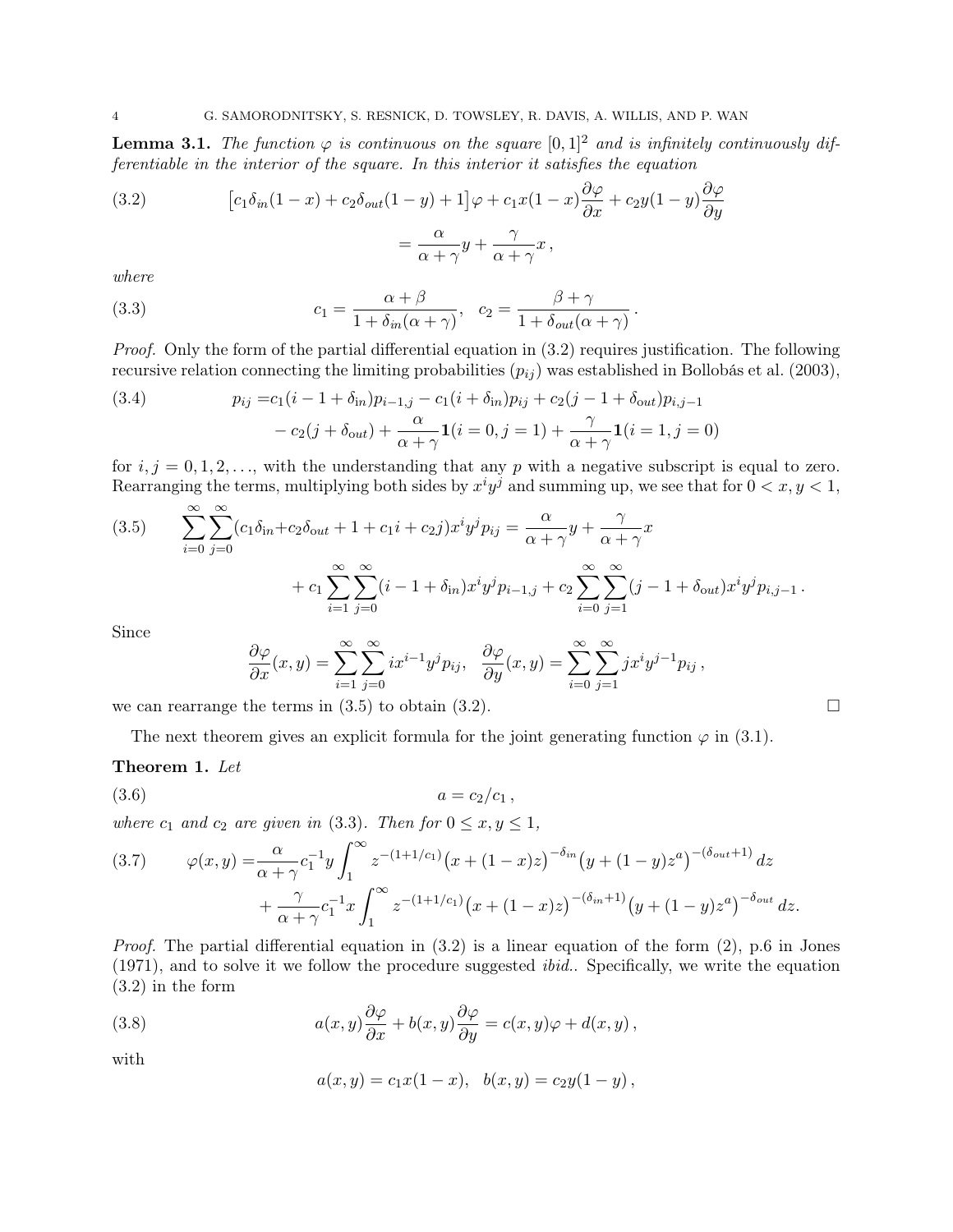−1

$$
c(x,y) = c_1 \delta_{\text{i}n} x + c_2 \delta_{\text{out}} y - \rho, \quad d(x,y) = \alpha (\alpha + \gamma)^{-1} y + \gamma (\alpha + \gamma)^{-1} x,
$$

where

$$
\rho = c_1 \delta_{\rm in} + c_2 \delta_{\rm out} + 1.
$$

Consider the family of characteristic curves for the differential equation (3.8) defined by the ordinary differential equation

$$
\frac{dy}{dx} = \frac{b(x, y)}{a(x, y)}.
$$

It is elementary to check that the characteristic curves form a one-parameter family,  $\{\mathcal{C}_{\theta}, \theta > 0\},\$ with the curve  $\mathcal{C}_{\theta}$  given by

(3.9) 
$$
y = \frac{1}{1 + \theta x^{-a} (1 - x)^a}, \ 0 < x < 1.
$$

Along each characteristic curve  $\mathcal{C}_{\theta}$  the function  $u(x) = \varphi(x, y(x)), 0 < x < 1$ , satisfies the ordinary differential equation

(3.10) 
$$
\frac{du}{dx} = \frac{c(x,y)u + d(x,y)}{a(x,y)} = u\psi_1(x) + \psi_2(x),
$$

where

$$
\psi_1(x) = \frac{c_1 \delta_{\text{in}} x + c_2 \delta_{\text{out}} (1 + \theta x^{-a} (1 - x)^a)^{-1} - \rho}{c_1 x (1 - x)},
$$

$$
\psi_2(x) = \frac{\gamma x + \alpha (1 + \theta x^{-a} (1 - x)^a)^{-1}}{(\alpha + \gamma) c_1 x (1 - x)}.
$$

Let  $H$  be a function satisfying

(3.11) 
$$
H'(x) = \psi_1(x), \ 0 < x < 1
$$

and define

$$
A(x) = u(x)e^{-H(x)}, \ 0 < x < 1.
$$

It follows from (3.10) that

(3.12) 
$$
A'(x) = \psi_2(x)e^{-H(x)}, \ 0 < x < 1.
$$

We compute the function u by solving the differential equations  $(3.11)$  and  $(3.12)$ .

To solve (3.11), write it first in the form

$$
H'(x) = \frac{\delta_{\text{in}}}{1-x} - \frac{\rho/c_1}{x(1-x)} + \frac{c_2 \delta_{\text{out}}/c_1}{1 + \theta x^{-a}(1-x)^a} \frac{1}{x(1-x)}
$$

.

It is elementary to check by differentiation that

$$
\int \frac{1}{1 + \theta x^{-a} (1 - x)^a} \frac{1}{x(1 - x)} dx = -\log(1 - x) + a^{-1} \log(x^a + \theta (1 - x)^a) + C_1
$$

with  $C_1 \in \mathbb{R}$ . Therefore, for  $0 < x < 1$ ,

(3.13) 
$$
H(x) = c_1^{-1} \log(1-x) - \rho c_1^{-1} \log x + \delta_{out} \log(x^a + \theta (1-x)^a) + C_1,
$$
   
implying that

implying that

$$
A'(x) = e^{-C_1} \frac{\gamma x + \alpha \left(1 + \theta x^{-a} (1 - x)^a\right)^{-1}}{(\alpha + \gamma)c_1 x (1 - x)} (1 - x)^{-1/c_1} x^{\rho/c_1} \left(x^a + \theta (1 - x)^a\right)^{-\delta_{\text{out}}} = \frac{e^{-C_1}}{(\alpha + \gamma)c_1} \gamma (1 - x)^{-(1 + 1/c_1)} x^{\delta_{\text{in}} + 1/c_1} \left(1 + \theta x^{-a} (1 - x)^a\right)^{-\delta_{\text{out}}}.
$$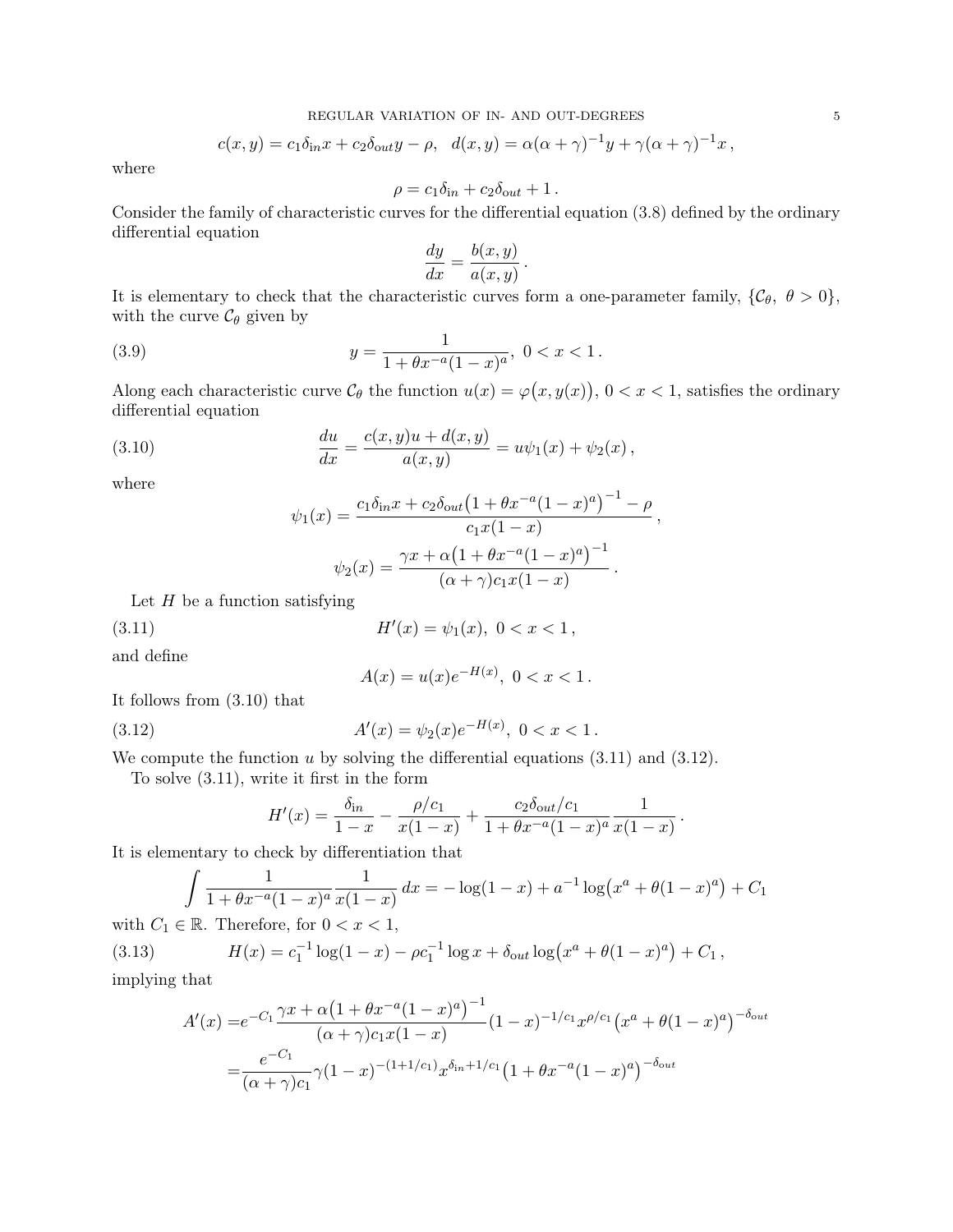6 G. SAMORODNITSKY, S. RESNICK, D. TOWSLEY, R. DAVIS, A. WILLIS, AND P. WAN

$$
+\frac{e^{-C_1}}{(\alpha+\gamma)c_1}(1-x)^{-(1+1/c_1)}x^{\delta_{in}-1+1/c_1}(1+\theta x^{-a}(1-x)^a)^{-(1+\delta_{out})}
$$

.

We can now write

$$
(3.14) \quad A(x) = e^{-C_1} \frac{\gamma}{(\alpha + \gamma)c_1} \int_0^x (1 - t)^{-(1 + 1/c_1)} t^{\delta_{\text{in}} + 1/c_1} (1 + \theta t^{-a} (1 - t)^a)^{-\delta_{\text{out}}} dt + e^{-C_1} \frac{\alpha}{(\alpha + \gamma)c_1} \int_0^x (1 - t)^{-(1 + 1/c_1)} t^{\delta_{\text{in}} - 1 + 1/c_1} (1 + \theta t^{-a} (1 - t)^a)^{-(1 + \delta_{\text{out}})} dt + C_2
$$

with  $C_2 \in \mathbb{R}$ . Using (3.13) and (3.14) we obtain the following expression for the the function  $u(x) = \varphi(x, y(x)), 0 < x < 1$  along the characteristic curve  $\mathcal{C}_{\theta}$ .

$$
u(x) = A(x)e^{H(x)} = \frac{\gamma}{\alpha + \gamma} c_1^{-1} (1 - x)^{1/c_1} x^{-\rho/c_1} (1 + \theta x^{-a} (1 - x)^a)^{\delta_{out}}
$$
  

$$
\cdot \int_0^x (1 - t)^{-(1 + 1/c_1)} t^{\delta_{in} + 1/c_1} (1 + \theta t^{-a} (1 - t)^a)^{-\delta_{out}} dt
$$
  

$$
+ \frac{\alpha}{\alpha + \gamma} c_1^{-1} (1 - x)^{1/c_1} x^{-\rho/c_1} (1 + \theta x^{-a} (1 - x)^a)^{\delta_{out}}
$$
  

$$
\cdot \int_0^x (1 - t)^{-(1 + 1/c_1)} t^{\delta_{in} - 1 + 1/c_1} (1 + \theta t^{-a} (1 - t)^a)^{-(1 + \delta_{out})} dt
$$
  

$$
+ C_3 (1 - x)^{1/c_1} x^{-\rho/c_1} (1 + \theta x^{-a} (1 - x)^a)^{\delta_{out}}
$$

with  $C_3 = C_3(\theta) \in \mathbb{R}$ . Multiply both sides of this equation by  $x^{a\delta_{\text{out}} + \rho/c_1}$  and let  $x \to 0$ . Using the fact that the generating function is bounded, we see that  $C_3 = 0$ . We can now obtain an expression for the joint generating function  $\varphi$  everywhere in  $(0, 1)^2$  by noticing that a point  $(x, y)$ ,  $0 < x, y < 1$ , lies on the characteristic curve  $\mathcal{C}_{\theta}$  with

$$
\theta = \frac{(1-y)/y}{\left((1-x)/x\right)^a}.
$$

We conclude that

$$
\varphi(x,y) = \frac{\gamma}{\alpha + \gamma} c_1^{-1} (1-x)^{1/c_1} x^{-\rho/c_1} \left(1 + \theta x^{-a} (1-x)^a\right)^{\delta_{out}} \n\cdot \int_0^x (1-t)^{-(1+1/c_1)} t^{\delta_{in}+1/c_1} \left(1 + \frac{(1-y)/y}{((1-x)/x)^a} t^{-a} (1-t)^a\right)^{-\delta_{out}} dt \n+ \frac{\alpha}{\alpha + \gamma} c_1^{-1} (1-x)^{1/c_1} x^{-\rho/c_1} \left(1 + \theta x^{-a} (1-x)^a\right)^{\delta_{out}} \n\cdot \int_0^x (1-t)^{-(1+1/c_1)} t^{\delta_{in} - 1 + 1/c_1} \left(1 + \frac{(1-y)/y}{((1-x)/x)^a} t^{-a} (1-t)^a\right)^{-(1+\delta_{out})} dt.
$$

Changing the variable in both integrals to

$$
z = \frac{x(1-t)}{t(1-x)}
$$

and rearranging the terms, we obtain (3.7) for  $0 < x, y < 1$ . Now we can extend this formula for the joint generating function to the boundary of the square  $[0, 1]^2$  by continuity.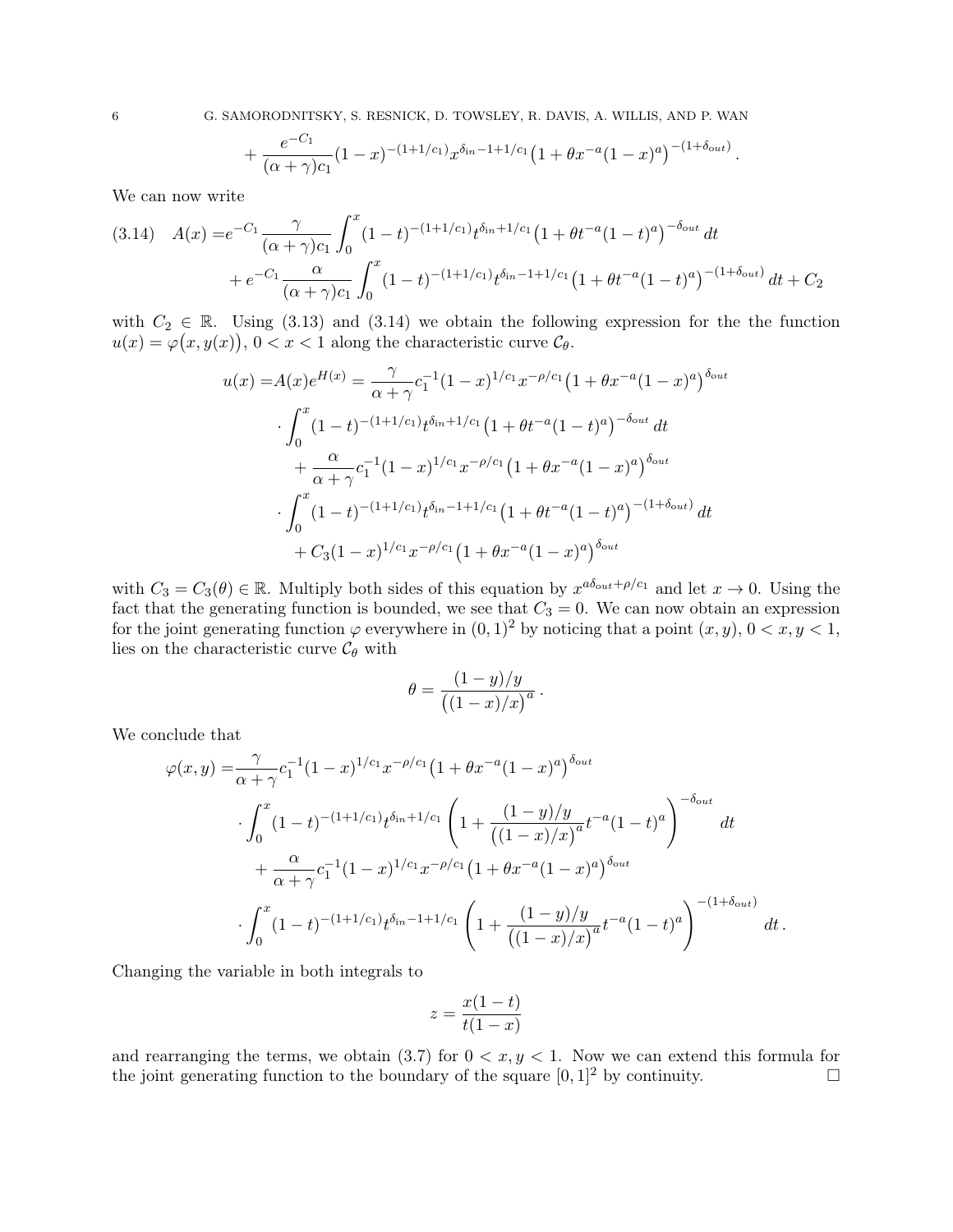## 4. Joint regular variation of the distribution of in-degree and out-degree

In this section we analyze the explicit form (3.7) of the joint generating function of the limiting distribution of in-degree and out-degree obtained in Theorem 1 to prove the nonstandard joint regular variation of in-degree and out-degree. We also obtain an expression for the density of the tail measure.

We start by writing the joint generating function in (3.7) as

(4.1) 
$$
\varphi(x,y) = \frac{\gamma}{\alpha + \gamma} x \varphi_1(x,y) + \frac{\alpha}{\alpha + \gamma} y \varphi_2(x,y),
$$

with

(4.2) 
$$
\varphi_1(x,y) = c_1^{-1} \int_1^{\infty} z^{-(1+1/c_1)} \big(x + (1-x)z\big)^{-(\delta_{\text{in}}+1)} \big(y + (1-y)z^a\big)^{-\delta_{\text{out}}} dz,
$$

(4.3) 
$$
\varphi_2(x,y) = c_1^{-1} \int_1^{\infty} z^{-(1+1/c_1)} (x + (1-x)z)^{-\delta_{in}} (y + (1-y)z^a)^{-(\delta_{out}+1)} dz
$$

for  $0 \le x, y \le 1$ . Each of these functions  $\varphi_i$  is a mixture of a product of negative binomial generating functions of possibly fractional order. On some probability space we can find nonnegative integervalued random variables  $X_j$ ,  $Y_j$ ,  $j = 1, 2$  such that

$$
\varphi_j(x, y) = E(x^{X_j}y^{Y_j}), \ 0 \le x, y \le 1, \ j = 1, 2.
$$

If  $(I, O)$  is a random vector with generating function given in  $(4.1)$ , then we can represent in distribution  $(I, O)$  as

(4.4) 
$$
(I,0) \stackrel{d}{=} B(1+X_1,Y_1) + (1-B)(X_2,1+Y_2),
$$

where B is a Bernoulli switching variable independent of  $X_j, Y_j, j = 1, 2$  with

$$
P[B = 1] = 1 - P[B = 0] = \frac{\gamma}{\alpha + \gamma}.
$$

Theorem 2 below shows that each of the random vectors  $(X_j, Y_j), j = 1, 2$ , has a bivariate regularly varying distribution. The decomposition (4.1) then gives the joint regular variation of in-degree and out-degree.

**Theorem 2.** Let  $\alpha_{in}$  and  $\alpha_{out}$  be given by (1.4). Then for each  $j = 1, 2$  there is a Radon measure  $V_j$  on  $[0,\infty]^2 \setminus \{0\}$  such that

(4.5) 
$$
hP\Big(\big(h^{-1/(\alpha_{in}-1)}X_j,\,h^{-1/(\alpha_{out}-1)}Y_j\big)\in\cdot\Big)\stackrel{v}{\to}V_j(\cdot),
$$

as  $h \to \infty$  vaguely in  $[0,\infty]^2 \setminus \{0\}$ . Furthermore,  $V_1$  and  $V_2$  concentrate on  $(0,\infty)^2$  where they have Lebesgue densities given, respectively, by

$$
(4.6) \t f_1(x,y) = c_1^{-1} \left( \Gamma(\delta_{in} + 1) \Gamma(\delta_{out}) \right)^{-1} x^{\delta_{in}} y^{\delta_{out} - 1} \int_0^\infty z^{-(2+1/c_1 + \delta_{in} + a\delta_{out})} e^{-(x/z + y/z^a)} dz
$$

and

$$
(4.7) \t f_2(x,y) = c_1^{-1} \left( \Gamma(\delta_{in}) \Gamma(\delta_{out} + 1) \right)^{-1} x^{\delta_{in} - 1} y^{\delta_{out}} \int_0^\infty z^{-(1 + a + 1/c_1 + \delta_{in} + a\delta_{out})} e^{-(x/z + y/z^a)} dz.
$$

Therefore, a random vector  $(I, O)$  with the joint probabilities given by  $(p_{ij})$  in  $(1.2)$  satisfies

(4.8) 
$$
hP\Big(\big(h^{-1/(\alpha_{in}-1)}I, h^{-1/(\alpha_{out}-1)}O\big) \in \cdot\Big) \xrightarrow{v} \frac{\gamma}{\alpha+\gamma}V_1(\cdot) + \frac{\alpha}{\alpha+\gamma}V_2(\cdot)
$$

as  $h \to \infty$  vaguely in  $[0, \infty]^2 \setminus \{0\}.$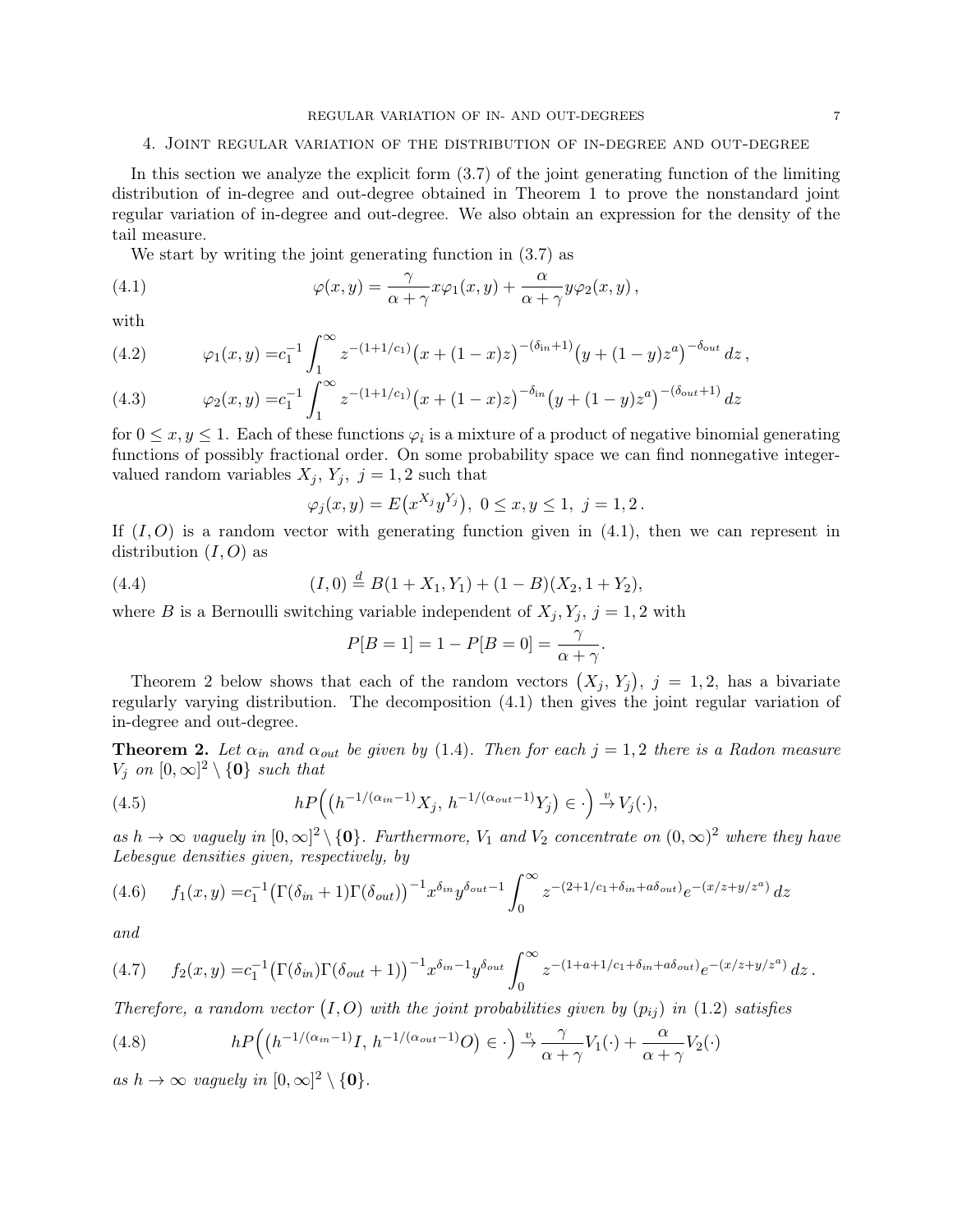*Proof.* It is enough to prove (4.5) and (4.6). We treat the case  $j = 1$ . The case  $j = 2$  is analogous and is omitted.

Let  $T_\delta(p)$  be a negative binomial integer valued random variable with parameters  $\delta > 0$  and  $p \in (0,1)$ . We abbreviate this as  $NB(\delta, p)$ . The generating function of  $T_{\delta}(p)$  is

$$
Es^{T_{\delta}(p)} = (s + (1 - s)p^{-1})^{-\delta}.
$$

It is well known and elementary to prove by switching to Laplace transforms that as  $p \downarrow 0$ ,

$$
pT_{\delta}(p) \Rightarrow \Gamma_{\delta}
$$

where  $\Gamma_{\delta}$  is a Gamma random variable with distribution  $F_{\delta}(x)$  and density

$$
F'_{\delta}(x) = \frac{e^{-x}x^{\delta - 1}}{\Gamma(\delta)}, \quad x > 0.
$$

Now suppose  $\{T_{\delta_1}(p), p \in (0,1)\}\$  and  $\{\tilde{T}_{\delta_2}(p), p \in (0,1)\}\$  are two independent families of NB random variables. We can represent the mixture in (4.2) as

$$
(X_1, Y_1) = (T_{\delta_{\text{in}}+1}(Z^{-1}), \tilde{T}_{\delta_{\text{out}}}(Z^{-a})),
$$

where Z is a Pareto random variable on  $[1,\infty)$  with index  $c_1^{-1}$ , independent of the NB random variables. To ease writing, we set  $\delta_1 = \delta_{in} + 1$  and  $\delta_2 = \delta_{out}$ .

Define the measure  $\nu_c$  on  $(0,\infty]$  by  $\nu_c(x,\infty) = x^{-c}, x > 0$ . We now claim, as  $h \to \infty$ , in  $M_+((0,\infty] \times [0,\infty]^2),$ 

(4.9) hPh <sup>Z</sup> h c1 , Z <sup>−</sup>1Tδ<sup>1</sup> (Z −1 ), Z−aT˜ δ2 (Z −a ) ∈ · i <sup>v</sup><sup>→</sup> <sup>ν</sup><sup>c</sup> −1 1 × P[Γδ<sup>1</sup> ∈ · ] × P[Γδ<sup>2</sup> ∈ · ].

To prove this, suppose  $x > 0$  and let  $g(u, v)$  be a function bounded and continuous on  $[0, \infty]^2$  and it suffices to show,

$$
(4.10) \t\t\t\t hE\Big(1_{[Z/h^{c_1} > x]}g\big(Z^{-1}T_{\delta_1}(Z^{-1}), Z^{-a}T_{\delta_2}(Z^{-a})\big)\Big) \to x^{-c_1^{-1}}E\big(g(\Gamma_{\delta_1}, \tilde{\Gamma}_{\delta_2})\big)
$$

where  $\Gamma_{\delta_1} \perp \tilde{\Gamma}_{\delta_2}$ .

Observe as  $p \downarrow 0$ ,

$$
E(g(pT_{\delta_1}(p), p^a \tilde{T}_{\delta_2}(p^a)) \rightarrow E(g(\Gamma_{\delta_1}, \tilde{\Gamma}_{\delta_2}))
$$

and so, given  $\epsilon > 0$ , there exists  $\eta > 0$  such that

(4.11) 
$$
\sup_{p<\eta} \left| E\Big(g\big(pT_{\delta_1}(p), p^a\tilde{T}_{\delta_2}(p^a)\big)\Big) - E\big(g(\Gamma_{\delta_1}, \tilde{\Gamma}_{\delta_2})\big) \right| < \epsilon.
$$

Bound the difference between the LHS and RHS of (4.10) by

$$
\left| hE\Big(1_{[Z/h^{c_1} > x]} g\big(Z^{-1}T_{\delta_1}(Z^{-1}), Z^{-a}\tilde{T}_{\delta_2}(Z^{-a})\big)\Big) - hE(1_{[Z/h^{c_1} > x]} E\big(g(\Gamma_{\delta_1}, \tilde{\Gamma}_{\delta_2})\big)\right| + \left| hE(1_{[Z/h^{c_1} > x]} E\big(g(\Gamma_{\delta_1}, \tilde{\Gamma}_{\delta_2})\big) - x^{-c_1^{-1}} E\big(g(\Gamma_{\delta_1}, \tilde{\Gamma}_{\delta_2})\big) \right| = A + B,
$$

where  $B = o(1)$  and is henceforth neglected. Write  $E^{Z}(\cdot) = E(\cdot | Z)$  for the conditional expectation and bound A by

(4.12) 
$$
E\Big(h1_{[Z/h^{c_1}>x]}|E^Zg\big(Z^{-1}T_{\delta_1}(Z^{-1}),Z^{-a}\tilde{T}_{\delta_2}(Z^{-a})\big)-E\big(g(\Gamma_{\delta_1},\tilde{\Gamma}_{\delta_2})\big)\big|\Big).
$$

As soon as h is large enough so that  $h^{-c_1}x^{-1} < \eta$ , (4.12) bounded by

$$
E(h1_{[Z/h^{c_1} > x]})\epsilon \to \epsilon x^{-c_1^{-1}}.
$$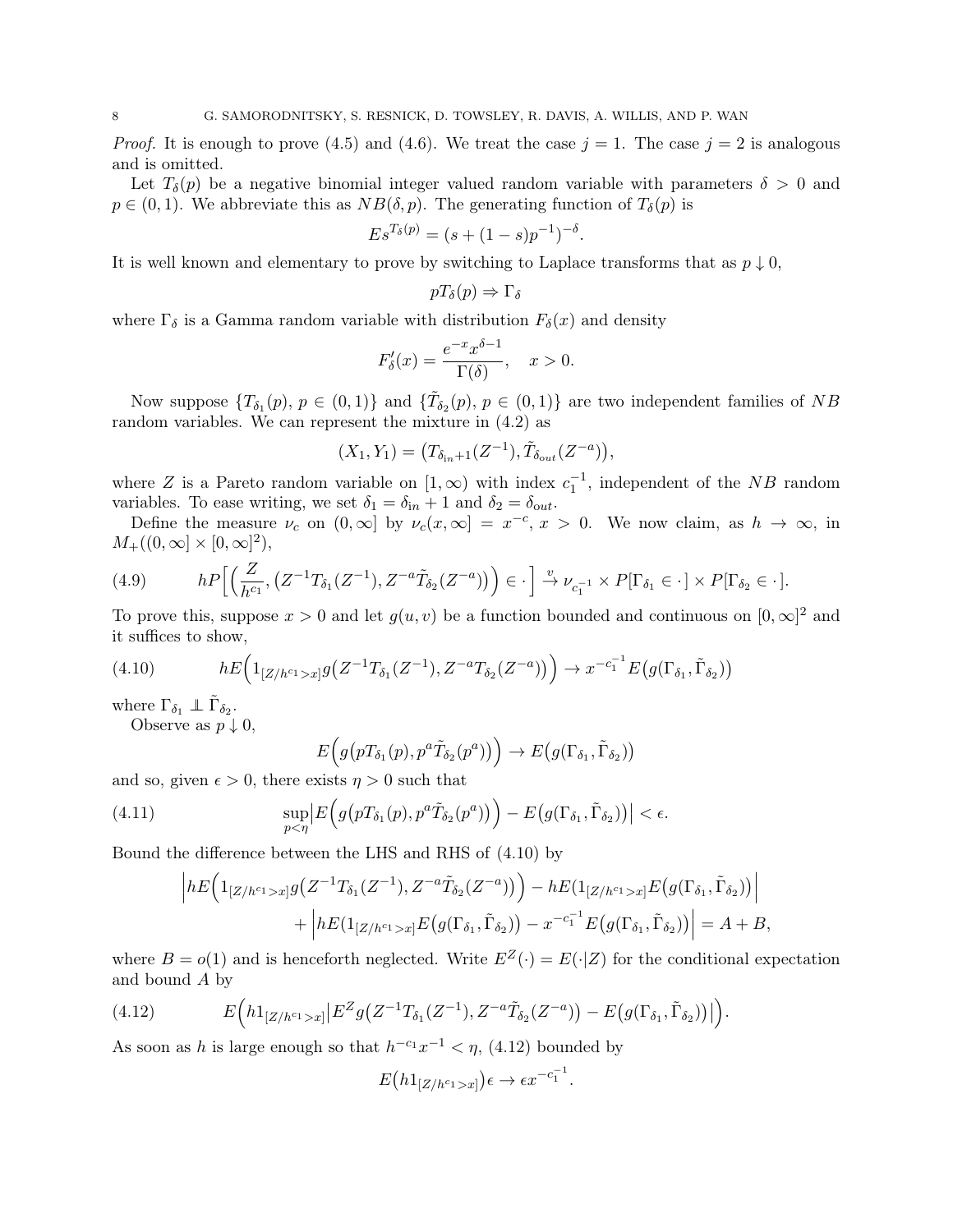Let  $\epsilon \to 0$  and we have verified (4.10) and therefore (4.9).

The next step is to apply a mapping to the convergence in (4.9). Define  $\chi : (0, \infty] \times [0, \infty]^2 \mapsto$  $(0,\infty] \times [0,\infty]^2$  by

$$
\chi(x,(y_1,y_2)) = (x,(xy_1,x^ay_2)).
$$

This transformation satisfies the compactness condition in (Resnick, 2007, Proposition 5.5, page 141) or the bounded away condition in (Lindskog et al., 2013, Section 2.2). Following the product discussion of Example 3.3 in Lindskog et al. (2013) or (Maulik et al., 2002, Corollary 2.1, page 682), we apply  $\chi$  to the convergence in (4.9) which yields in  $M_+((0,\infty] \times [0,\infty]^2)$ , as  $h \to \infty$ ,

$$
(4.13) \qquad hP\Big[\Big(\frac{Z}{h^{c_1}}, \Big(\frac{T_{\delta_1}(Z^{-1})}{h^{c_1}}, \frac{\tilde{T}_{\delta_2}(Z^{-a})}{h^{c_2}}\Big)\Big) \in \cdot\Big] \xrightarrow{v} \Big(\nu_{c_1^{-1}} \times P[\Gamma_{\delta_1} \in \cdot] \times P[\Gamma_{\delta_2} \in \cdot]\Big) \circ \chi^{-1}(\cdot),
$$

where we used the fact that  $ac_1 = c_2$ .

We must extract from (4.13) the desired convergence in  $M_+([0,\infty]^2 \setminus \{0\}),$ 

$$
(4.14) \quad hP\Big[\Big(\frac{T_{\delta_1}(Z^{-1})}{h^{c_1}}, \frac{\tilde{T}_{\delta_2}(Z^{-a})}{h^{c_2}}\Big) \in \cdot\Big] \stackrel{v}{\to} \Big(\nu_{c_1^{-1}} \times P[\Gamma_{\delta_1} \in \cdot] \times P[\Gamma_{\delta_2} \in \cdot]\Big) \circ \chi^{-1}((0, \infty] \times (\cdot)).
$$

Assuming (4.14), we evaluate the convergence in (4.14) on a set of the form  $(x,\infty) \times (y,\infty)$  for  $x > 0$ ,  $y > 0$  to get

$$
hP\Big[\frac{T_{\delta_1}(Z^{-1})}{h^{c_1}} > x, \frac{\tilde{T}_{\delta_2}(Z^{-a})}{h^{c_2}} > y\Big] \to \iiint_{(u,v,w):uv>x, u^a w > y} \nu_{c_1^{-1}}(du) F_{\delta_1}(dv) F_{\delta_2}(dw)
$$
  
= 
$$
\int_0^\infty \bar{F}_{\delta_1}(x/u) \bar{F}_{\delta_1}(y/u^a) \nu_{c_1^{-1}}(du).
$$

The right side is the limit measure of the distribution of  $(X_1, Y_1)$  evaluated on  $(x, \infty] \times (y, \infty]$  for  $x > 0$ ,  $y > 0$ . Differentiating first with respect to x and then with respect to y yields after some algebra the limit measure's density  $f_1(x, y)$  in (4.6).

To prove that (4.14) can be obtained from (4.13), we need the following result about negative binomial random variables whose proof is deferred. Suppose  $T_\delta(p)$  is  $NB(\delta, p)$ . For any  $\delta > 0$ ,  $k = 1, 2, \dots$  there is  $c(\delta, k) \in (0, \infty)$  such that

(4.15) 
$$
E(T_{\delta}(p))^{k} \le c(\delta, k)p^{-k} \text{ for all } 0 < p < 1.
$$

Suppose  $g : [0, \infty]^2 \setminus \{0\} \mapsto [0, \infty)$  is continuous, bounded by  $||g||$  with compact support in  $([0, \epsilon] \times [0, \epsilon])^c$  for some  $\epsilon > 0$ . Using a Slutsky style argument, (4.13) implies (4.14) if

$$
0 = \lim_{x \to 0} \limsup_{h \to \infty} \left| h E1_{[Z/h^{c_1} \ge x]} g(T_{\delta_1}(Z^{-1})/h^{c_1}, \tilde{T}_{\delta_2}(Z^{-a})/h^{c_2}) - h E g(T_{\delta_1}(Z^{-1})/h^{c_1}, \tilde{T}_{\delta_2}(Z^{-a})/h^{c_2}) \right|
$$
  
= 
$$
\lim_{x \to 0} \limsup_{h \to \infty} h E1_{[Z/h^{c_1} \le x]} g(T_{\delta_1}(Z^{-1})/h^{c_1}, \tilde{T}_{\delta_2}(Z^{-a})/h^{c_2}).
$$

Keeping in mind the support of  $g$ , the previous expectation is bounded by

$$
||g||hP[Z \leq h^{c_1}x, [T_{\delta_1}(Z^{-1})/h^{c_1} > \epsilon] \cup [T_{\delta_2}(Z^{-a})/h^{c_2} > \epsilon]].
$$

Bounding the probability of the union by the sum of two probabilities, we show how to deal with the first since the second is analogous. Then neglecting the factor  $||g||$  we have

$$
hP[Z \leq h^{c_1}x,T_{\delta_1}(Z^{-1})/h^{c_1} > \epsilon] = hE\Big(1_{[Z \leq h^{c_1}x]}P\Big[T_{\delta_1}(Z^{-1})/h^{c_1} > \epsilon |Z|\Big]
$$

and picking  $k > c_1^{-1}$  and using (4.15) we get the bound

$$
\leq hE\big(\mathbb{1}_{[Z\leq h^{c_1}x]}c(\delta_1,k)(Z/h^{c_1})^k\epsilon^{-k}
$$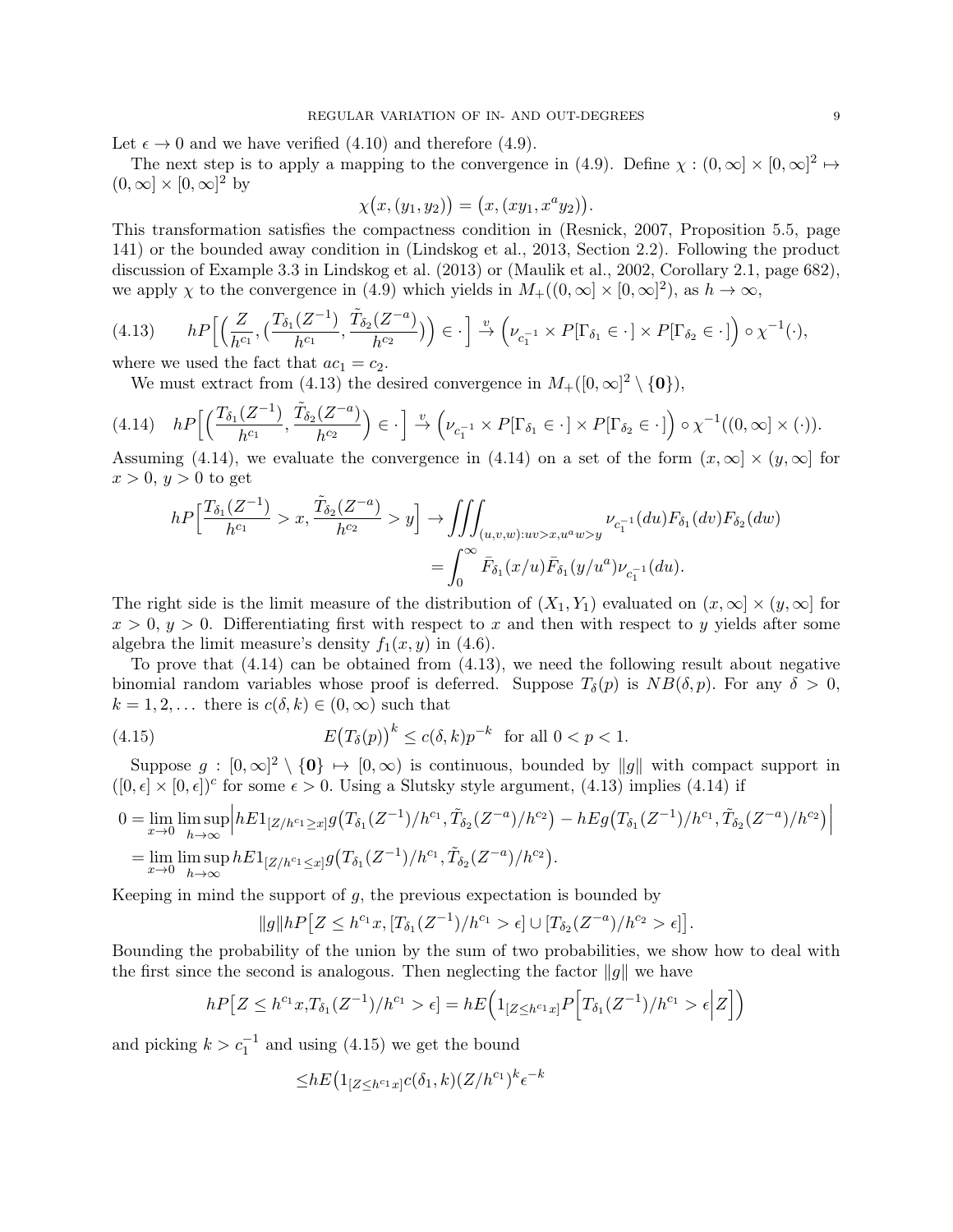10 G. SAMORODNITSKY, S. RESNICK, D. TOWSLEY, R. DAVIS, A. WILLIS, AND P. WAN

$$
=c(\delta_1,k)\epsilon^{-k}\int_0^x u^k h P[Z/h^{c_1}\in du]
$$

and by Karamata's theorem or direct calculation, as  $h \to \infty$  we get the limit

$$
=c(\delta_1,k)\epsilon^{-k}\frac{c_1^{-1}}{k-c_1^{-1}}x^{k-c_1^{-1}}
$$

which converges to 0 as  $x \to 0$  as desired.

Finally we verify (4.15). Begin with  $\delta = 1$  so  $T_1(p)$  is geometric with success probability p. It is enough to prove that for some constant  $C(k) \in (0,\infty)$ ,

(4.16) 
$$
E\Biggl(\prod_{j=0}^{k-1}(T_1(p)-j)\Biggr)\leq C(k)p^{-k}.
$$

Differentiating the generating function, we obtain,

(4.17) 
$$
E\Biggl(\prod_{j=0}^{k-1}(T_1(p)-j)\Biggr)=k!(1-p)^kp^{-k}\leq k!p^{-k}.
$$

Next, for integer  $\delta = 1, 2, \ldots$ , and independent copies  $\tilde{T}_{1,1}(p), \tilde{T}_{1,2}(p), \ldots$ , of  $T_1(p)$  random variables, we have

$$
E(T_{\delta}(p))^{k} = E(\tilde{T}_{1,1}(p) + \tilde{T}_{1,2}(p) + \ldots + \tilde{T}_{1,\delta}(p))^{k}
$$

and applying the  $c_r$  inequality in (Loève, 1977, p. 177) gives

$$
\leq \delta^{k-1} E\big(T_1(p)^k\big) \leq \delta^{k-1} C(k) p^{-k}.
$$

Finally, for any  $\delta > 0$ ,

$$
E(T_{\delta}(p))^{k} \leq E(T_{\lceil \delta \rceil}(p))^{k} \leq \lceil \delta \rceil^{k-1} C(k) p^{-k},
$$

proving  $(4.15)$  and completing the proof.

Remark 3. A change of variables in the integrals in (4.6) and (4.7) shows that the random vector  $(I, O)$  is bivariate regular varying with marginal exponents  $\alpha_{in} - 1$  and  $\alpha_{out} - 1$  accordingly, and with tail measure having density of the form

(4.18) 
$$
f(x,y) = c_1^{-1} \frac{\gamma/(\alpha + \gamma)}{\Gamma(\delta_{\text{in}} + 1)\Gamma(\delta_{\text{out}})} x^{\delta_{\text{in}}} y^{\delta_{\text{out}} - 1} \int_0^\infty t^{1/c_1 + \delta_{\text{in}} + a\delta_{\text{out}}} e^{-(xt + yt^a)} dt
$$

$$
+ c_1^{-1} \frac{\alpha/(\alpha + \gamma)}{\Gamma(\delta_{\text{in}})\Gamma(\delta_{\text{out}} + 1)} x^{\delta_{\text{in}} - 1} y^{\delta_{\text{out}}} \int_0^\infty t^{a - 1 + 1/c_1 + \delta_{\text{in}} + a\delta_{\text{out}}} e^{-(xt + yt^a)} dt
$$

for  $0 < x, y < 1$ .

The powers of h used in the scaling functions in  $(4.5)$  are, in general, not equal and thus the regular variation in (4.8) is non-standard. However, as the scaling functions are pure powers, the vector  $(I^a, O)$  is standard regularly varying. One can then transform to the familiar polar coordinates. We consider the alternative transformation  $(I^a, O) \mapsto (O/I^a, I)$  which gives the immediate conclusion by Theorem 2 that out-degree is roughly proportional to a power of the in-degree when either degree is large. We calculate the limiting density of ratio  $R := O/I^a$  given I is large.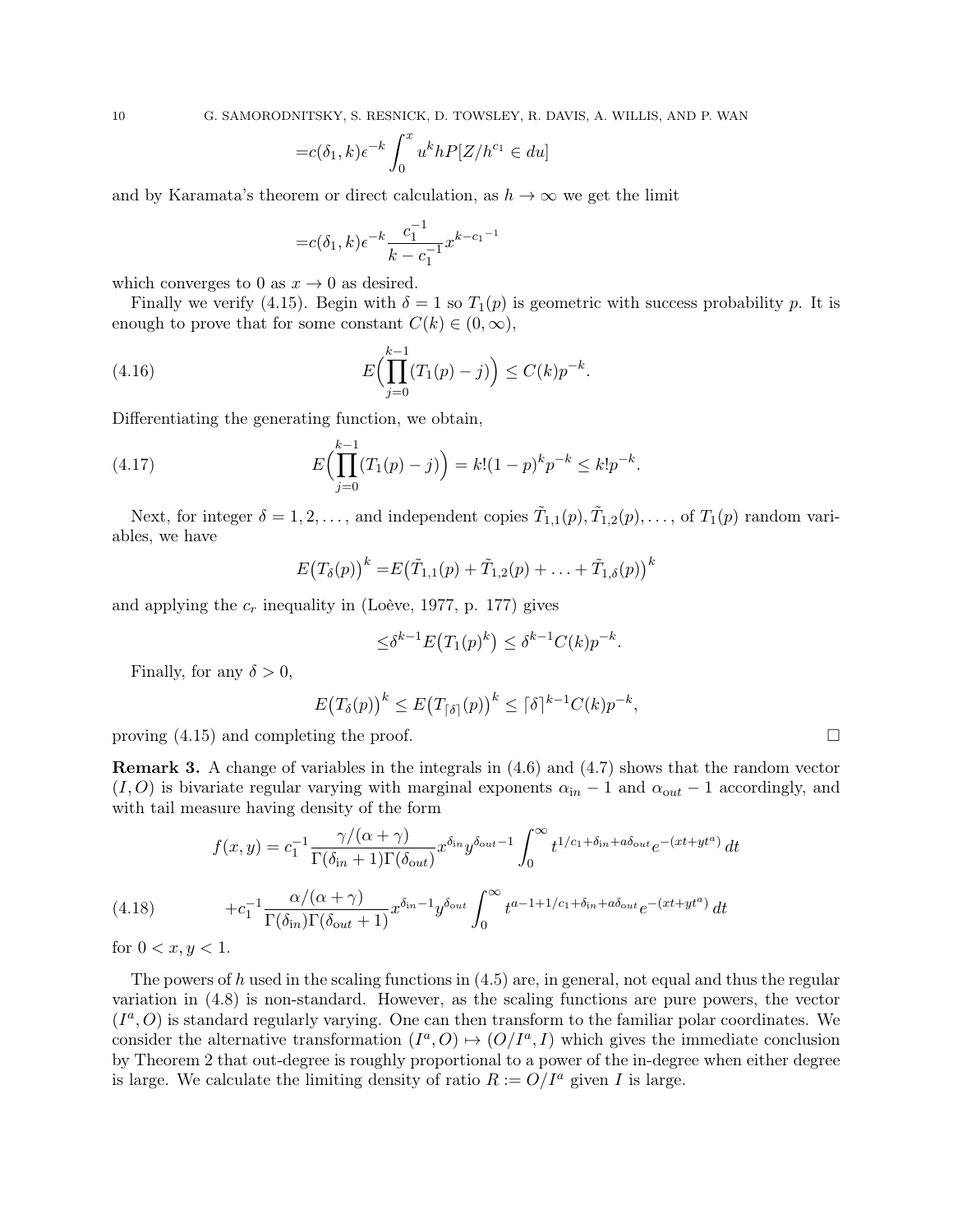**Corollary 4.** As  $m \to \infty$ , the conditional distribution of the ratio  $O/I^a$  given that  $I > m$  converges to a distribution  $F_R$  on  $(0, \infty)$  with density

(4.19) 
$$
f_R(r) = \theta_1 r^{\delta_{out}-1} I_1(r) + \theta_2 r^{\delta_{out}} I_2(r), \ r > 0,
$$

where

$$
I_1(r) = \int_0^\infty t^{1/c_1 + \delta_{in} + a\delta_{out}} e^{-(t + rt^a)} dt, \quad I_2(r) = \int_0^\infty t^{a - 1 + 1/c_1 + \delta_{in} + a\delta_{out}} e^{-(t + rt^a)} dt,
$$

and

with

$$
\theta_1 = \frac{\gamma}{\Gamma(\delta_{in} + 1)\Gamma(\delta_{out})D}, \quad \theta_2 = \frac{\alpha}{\Gamma(\delta_{in})\Gamma(\delta_{out} + 1)D},
$$

$$
D = \gamma \frac{\Gamma(1/c_1 + \delta_{in} + 1)}{\Gamma(\delta_{in} + 1)} + \alpha \frac{\Gamma(1/c_1 + \delta_{in})}{\Gamma(\delta_{in})}.
$$

*Proof.* Let  $h_m = m^{\alpha_{in}-1}$ . Notice that for every  $\lambda > 0$ ,

$$
P\Big(O/I^{a} \leq \lambda \Big| I > m\Big) = \frac{h_m P\Big(h_m^{-1/(\alpha_{\text{in}}-1)} I > 1, h_m^{-1/(\alpha_{\text{out}}-1)} O / \big(h_m^{-1/(\alpha_{\text{in}}-1)} I\big)^{a} \leq \lambda\Big)}{h_m P\big(h_m^{-1/(\alpha_{\text{in}}-1)} I > 1\big)}
$$

$$
\rightarrow \frac{(\gamma V_1 + \alpha V_2) \big(\{(x, y) : x > 1, y/x^{a} \leq \lambda\}\big)}{(\gamma V_1 + \alpha V_2) \big(\{(x, y) : x > 1\}\big)}
$$

as  $m \to \infty$  by Theorem 2. The numerator of this ratio can be rewritten as

$$
\int\int_{x>1, y/x^a\leq \lambda} f(x, y) \, dx dy,
$$

and the same can be done to the denominator in this ratio. Using the density  $f$  in  $(4.18)$  and performing an elementary change of variable shows that the ratio can be written in the form

$$
\int_0^\lambda f_R(r)\,dr\,,
$$

with  $f_R$  as in (4.19). This completes the proof.

4.1. Plots, simulation, iteration. For fixed values of  $(\alpha_{in}, \alpha_{out})$ , we investigate how the dependence structure of  $(I, O)$  in (4.4) depends on the remaining parameters. We generate plots of  $f_R(r)$ and the spectral density for various values of the input parameters using the explicit formulae and compare such plots to histograms obtained by network simulation and iteration of (3.4).

4.1.1. The distribution of R. We fix two values of  $(\alpha_{in}, \alpha_{out})$ , namely  $(7, 5)$  and  $(5, 7)$ , and then plot  $f_R(r)$  for several values of the remaining parameters to see the variety of possible shapes. Since  $\alpha + \beta + \gamma = 1$ , fixing values for  $(\alpha, \gamma)$  also determines  $\beta$  and because of (1.4), assuming values for  $\alpha_{in}, \alpha_{out}, \alpha, \gamma$  determine values for  $\delta_{in}, \delta_{out}$ . The density plots are in Figure 1.

Additionally, we employ two numerical strategies based on the convergence of the conditional distribution of  $O/I^a$  given  $I > m$  as  $m \to \infty$ . Strategy 1 simulates a network of  $10^6$  nodes using software provided by James Atwood (University of Massachusetts, Amherst) and then computes the histogram of  $O/I^a$  for nodes whose in-degree I exceeds some large threshold m. For the network simulation illustration, we chose m to be the  $99.95\%$  quantile of the in-degrees. Strategy 2 computes  $p_{ij}$  on a grid  $(i, j)$  using the recursion given in (3.4) and then estimates the density of  $O/I^a$  using only the grid points with i larger than  $m$ , the  $m$  chosen to be the same value as used for the network simulation.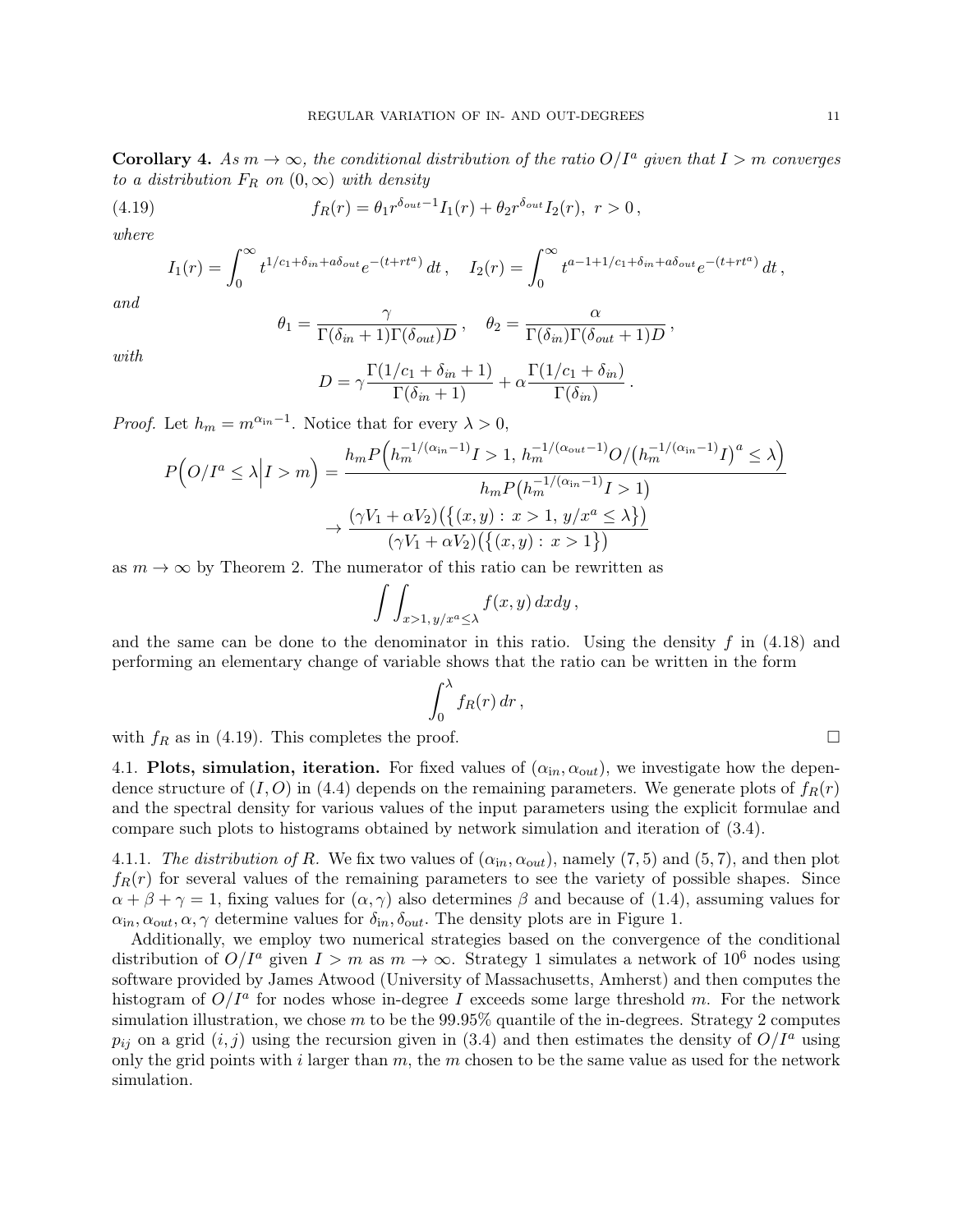

FIGURE 1. The density  $f_R(r)$  for  $(\alpha_{in}, \alpha_{out}) = (7, 5)$  (left) and  $(\alpha_{in}, \alpha_{out}) = (5, 7)$ (right) for various values of  $\alpha$ ,  $\gamma$ .

We observe from Figure 1 that the mode of  $f_R(r)$  can drift away from the origin depending on parameter values. So we transform  $R$  using the arctan function which gives all plots the same compact support  $[0, \pi/2]$ , instead of an infinite domain as in Figure 1. We compare the density of R with the histogram based on network simulation and the density approximation provided by iteration across varying sets of parameter values. The density of  $\arctan R$  with the plots from the alternative strategies based on simulation and iteration are displayed in Figure 2 for various choices of  $(\delta_{in}, \delta_{out})$ , with  $\alpha = \beta = 0.5$  and  $\gamma = 0$ . For these parameter choices, the plots of the theoretical density with those resulting from network simulation and probability iteration are in good agreement.

4.1.2. Density of the angular measure. A traditional way to describe the asymptotic dependence structure of a standardized heavy tailed vector is by using the angular measure. We transform the standardized vector  $(I^a, O) \mapsto (\arctan(O/I^a), \sqrt{O^2 + I^{2a}})$  to polar coordinates and then the distribution of arctan( $O/I^a$ ) given  $O^2 + I^{2a} > m$ , converges as  $m \to \infty$  to the distribution to a random variable  $\Theta$ . The distribution of  $\Theta$  is called the angular measure. The density of  $\Theta$  can be calculated from Theorem 2 in a similar fashion as in Corollory 4 and is given by

$$
f_{\Theta}(\theta) \propto \frac{\gamma}{\delta_{in}} (\cos \theta)^{\frac{\delta_{in}}{a} + \frac{1}{a} - 1} (\sin \theta)^{\delta_{out} - 1} \int_0^{\infty} t^{c_1^{-1} + \delta_{in} + a\delta_{out}} e^{-t(\cos \theta)^{\frac{1}{a}} - t^a \sin \theta} dt + \frac{\alpha}{\delta_{out}} (\cos \theta)^{\frac{\delta_{in}}{a} - 1} (\sin \theta)^{\delta_{out}} \int_0^{\infty} t^{a - 1 + c_1^{-1} + \delta_{in} + a\delta_{out}} e^{-t(\cos \theta)^{\frac{1}{a}} - t^a \sin \theta} dt.
$$

Two density approximations for the spectral density using network simulation and numerical iteration of the  $p_{ij}$  are obtained in the same way as in Section 4.1.1. Using the same sets of parameters values as in Figure 2, we overlay the density approximations with the theoretical density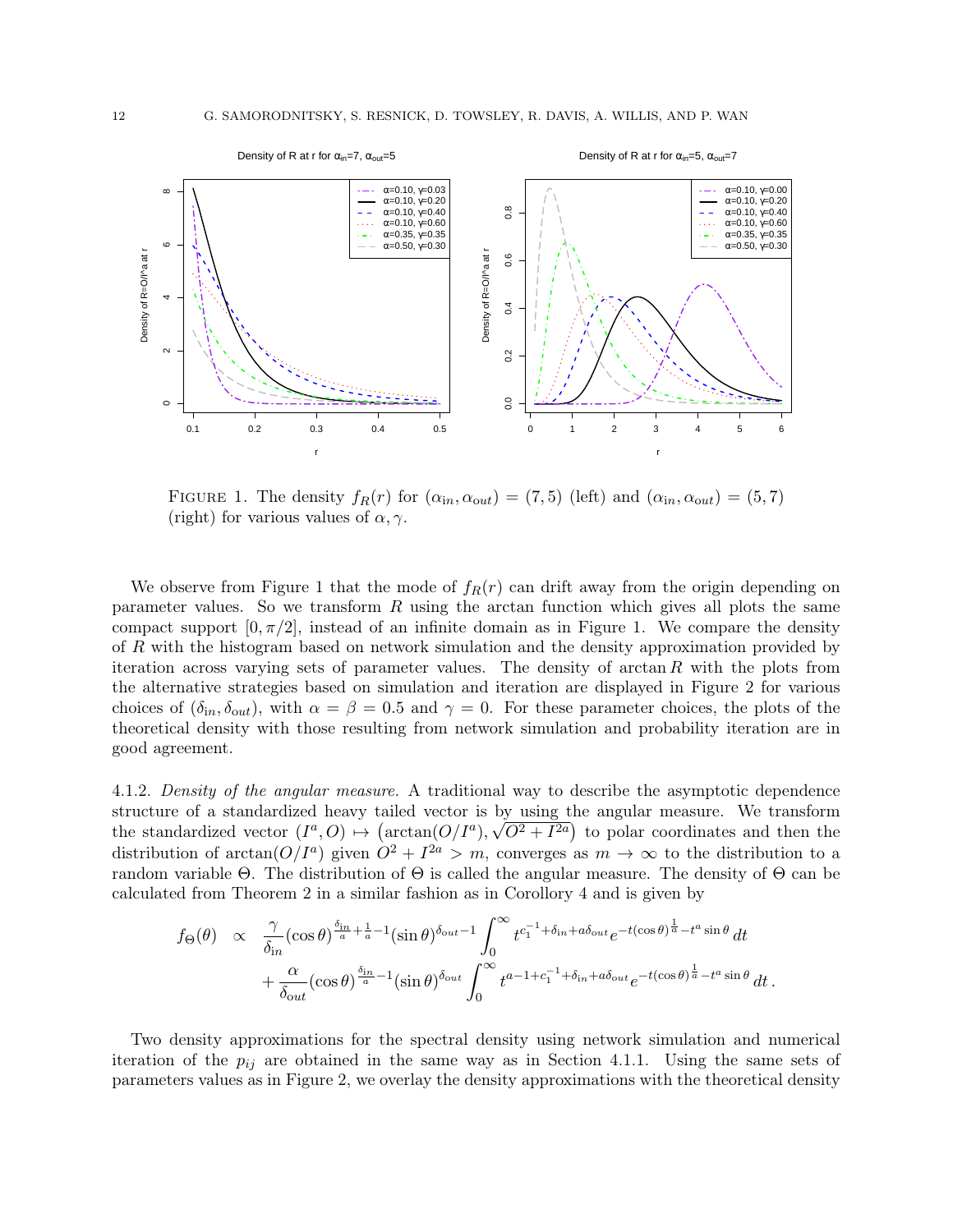

FIGURE 2. Comparison of the true density with the estimated densities of arctan  $R$ over various values of  $(\alpha_{in}, \alpha_{out})$ .

in Figure 3. The truncation level was the 99.95% percentile of  $O^2 + I^{2a}$ . The agreement between the theoretical and estimated densities is quite good across the range of parameter values used.

The main difference between Figures 2 and 3 is the choice of conditioning set. In the first,  $I^a$  was conditioned to be large, while in the second the sum of squares of the in- and out-degrees  $(I^{2a} + O^2)$ was conditioned to be large. Since the latter conditioning set is bigger and allows for the case that the in-degree is small relative to the out-degree, the density function in a neighborhood 0 will have less weight in Figure 3 than Figure 2.

#### **REFERENCES**

- B. Bollobás, C. Borgs, J. Chayes and O. Riordan (2003): Directed scale-free graphs. In Proceedings of the Fourteenth Annual ACM-SIAM Symposium on Discrete Algorithms (Baltimore, 2003). ACM, New York, pp. 132–139.
- F. Jones (1971): Partial Differential Equations. Springer-Verlag, New York.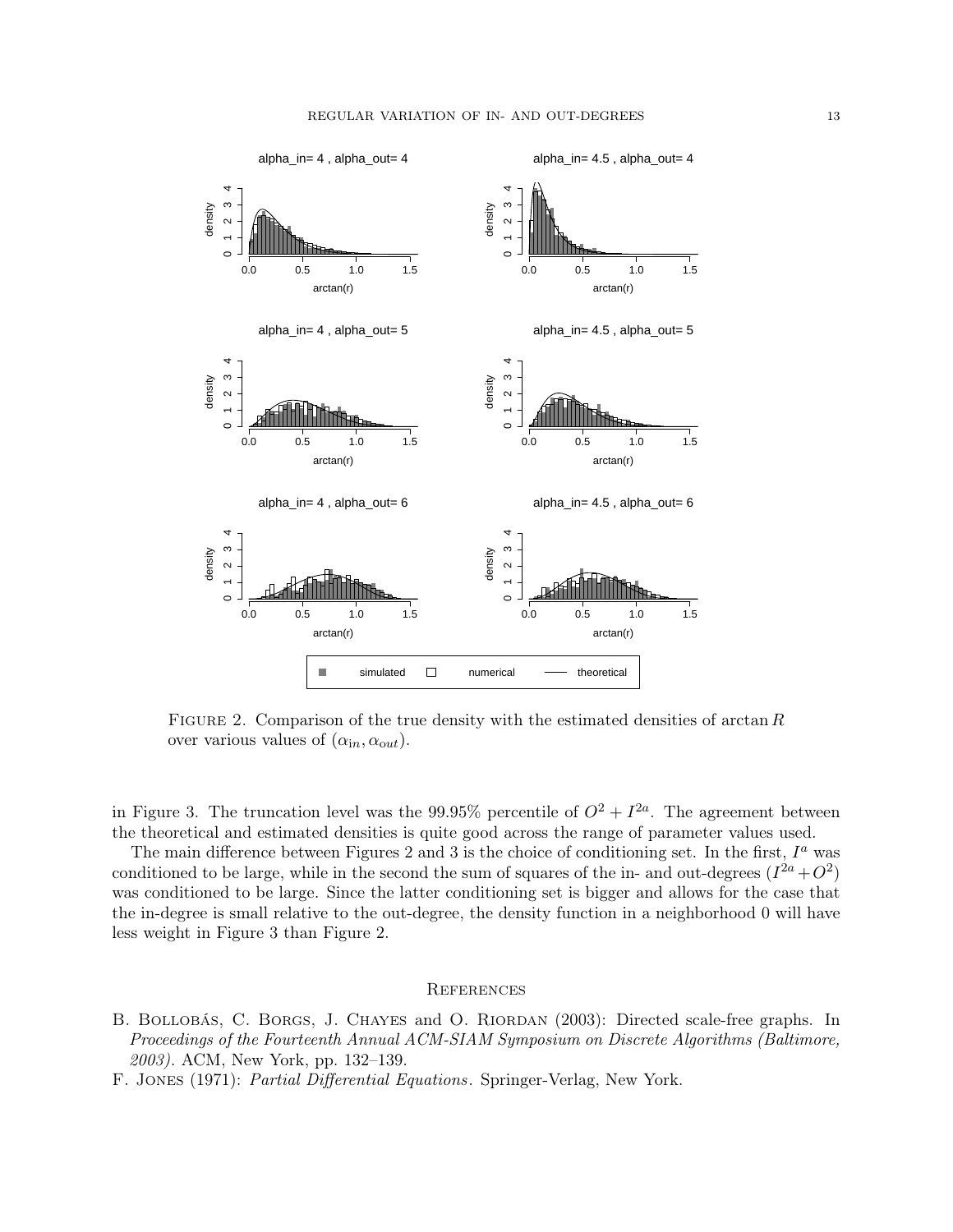

Figure 3. Comparison of the true angular density with estimates for various values of  $(\alpha_{in}, \alpha_{out})$ .

- P. KRAPIVSKY and S. REDNER (2001): Organization of growing random networks. Physical Review E 63:066123:1–14.
- F. Lindskog, S. Resnick and J. Roy (2013): Regularly Varying Measures on Metric Spaces: Hidden Regular Variation and Hidden Jumps. Technical report, School of ORIE, Cornell University. Preprint. Available at: http://arxiv.org/abs/1307.5803.
- M. Loève (1977): Probability Theory, volume 1. Springer-Verlag, New York.
- K. MAULIK, S. RESNICK and H. ROOTZEN (2002): Asymptotic independence and a network traffic model. Journal of Applied Probability 39:671–699.
- S. Resnick (2007): Heavy-Tail Phenomena: Probabilistic and Statistical Modeling. Springer, New York.